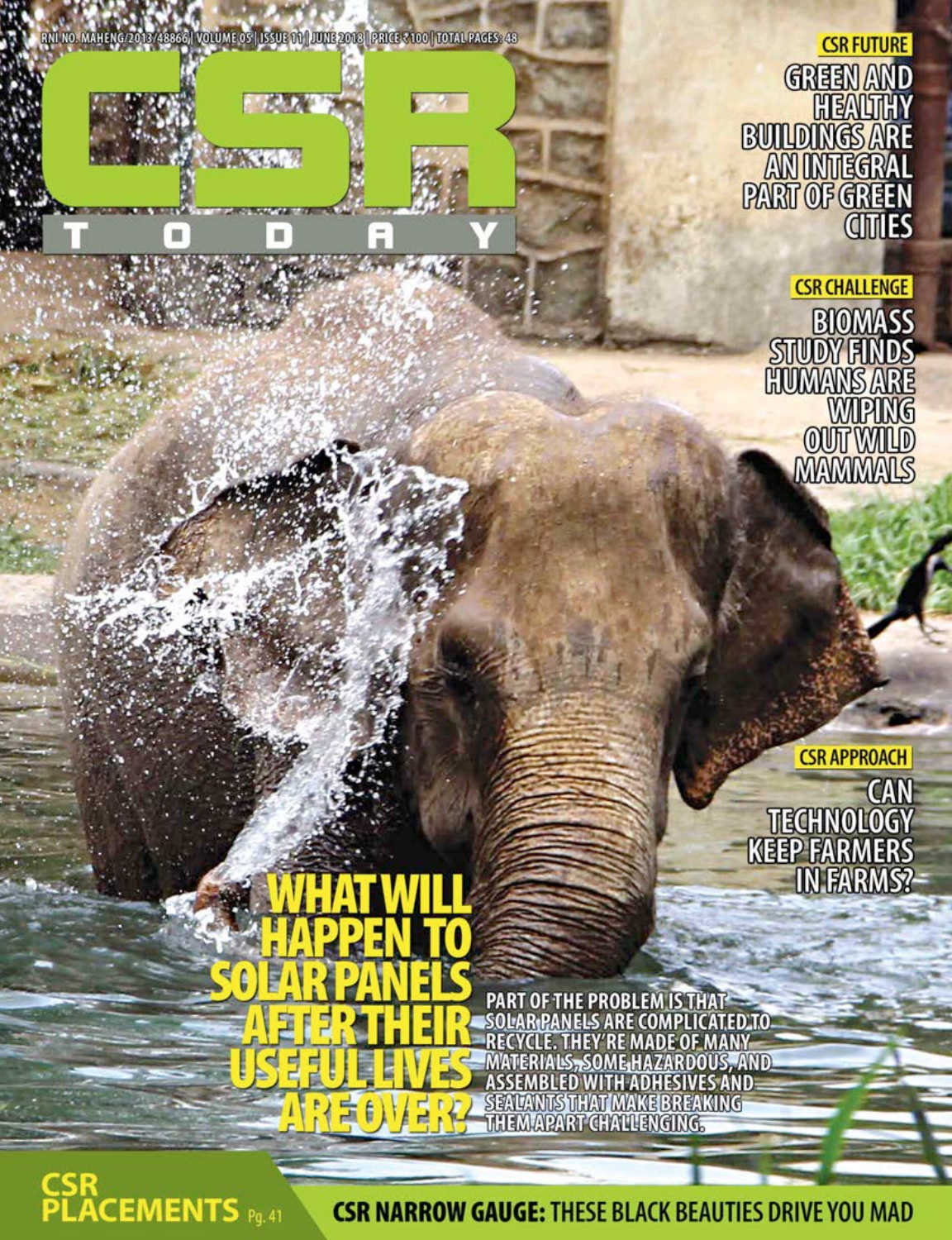# STAY INFORMED…



# Subscribe & SAVE

## Order **CSR Today** MAGAZINE for up to two years and **\$AVE!!**

## **India's First Magazine on Corporate Social Responsibility**

**Subscribe to CSR Today MAGAZINE and Read the Path breaking Content lineup focusing on:**

- **a) Stakeholder Engagement b) Governance & Regulation**
- **c) Communications & Reporting d) Environment**
- **e) Supply Chains f 1 Business Ethics**
- **g) Socially Responsible Investing h) Sustainability**
- 
- 
- -
- **And CSR related information, news, and updates brought directly to you!**
- **Compelling Corporate Social Responsibility ARTICLES.**
- **Global CSR Best Practices**
- **Thought-provoking Leadership Articles**

**• SPECIAL FEATURES on local and national CSR events of interest, along with updates on ACTIVITIES, AWARDS, SCHOLARSHIPS, and** MUCH MORE!

*\*Please add Rs. 50/- per copy towards postage and administrative charges.*



**To subscribe, contact: CSR Today,** Indian Centre for CSR, 104, Nirman Kendra, Dr. E. Moses Road, Mahalaxmi Estate, Mumbai- 400 011. Tel: +91 22 249 03078 / 03082 / 55260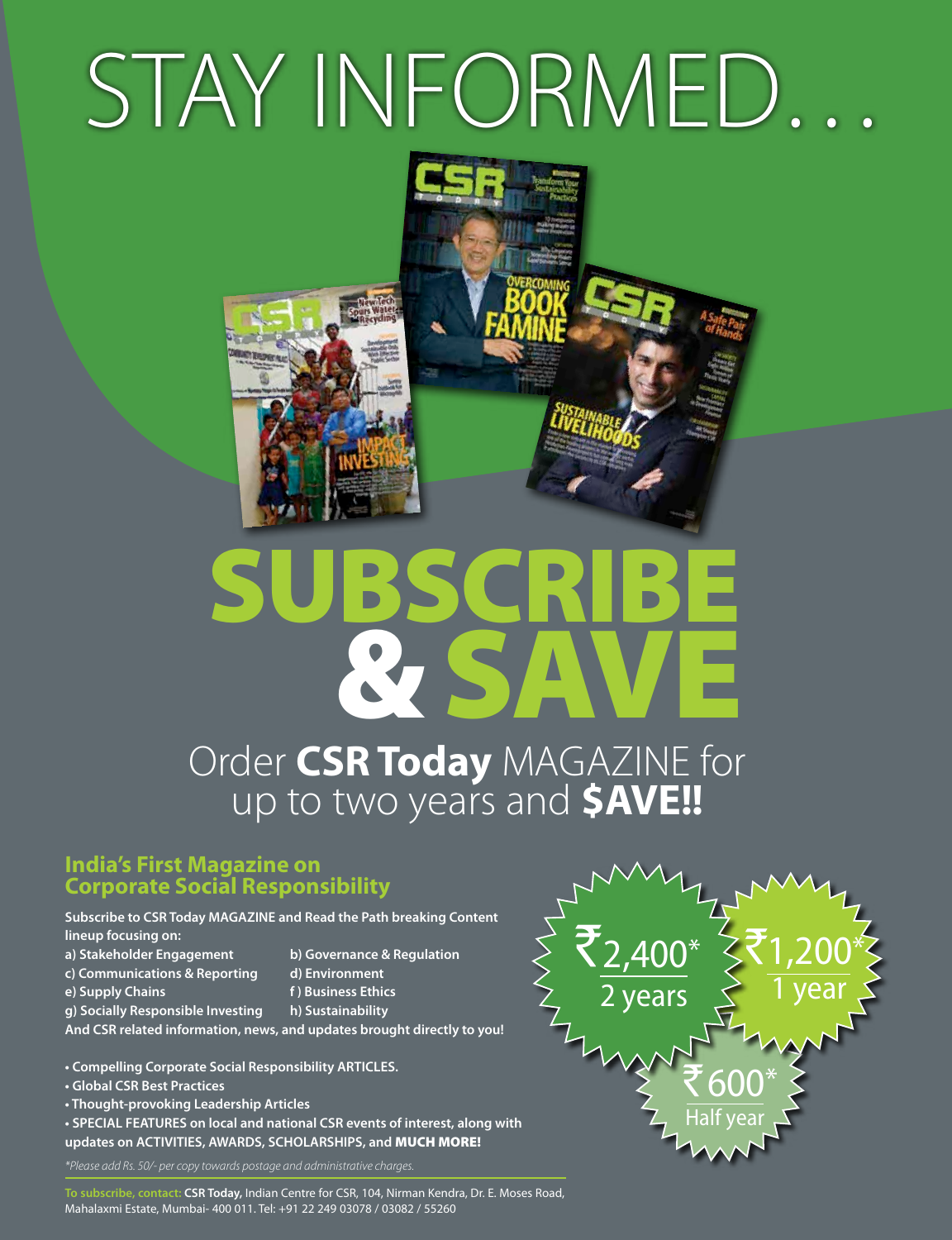## **publisher's** note

## **Nuclear Technologies Must Go To Villages In Big Way**



**Rajesh Tiwari Publisher** *rt@iccsr.org*

**What is less known to the common people, is the work that all of you do for using nuclear technology in the areas of healthcare, food and agriculture, water resources management and environmental protection**

n 11 and 13 May, 1998, India<br>
conducted five nuclear tests<br>
in the Pokhran ranges of Rajasthan - during the regime of<br>
former Prime Minister Atal Bihari Vajpayee.<br>
Pokhran-II consisted of five detenations of conducted five nuclear tests in the Pokhran ranges of Rajasthan - during the regime of former Prime Minister Atal Bihari Vajpayee. Pokhran-II consisted of five detonations, of which the first was a fusion bomb and the remaining four were fission bombs. On 18 May, 1974, India - during the regime of late Prime Minister Indira Gandhi conducted the Peaceful Nuclear Experiment - and this would be the 44th anniversary of the Pokhran-I nuclear tests.

Last month, as part of a commemorative event, President Ram Nath Kovind was at the Bhabha Atomic Research Centre at Trombay in Mumbai.

Besides, the nuclear deterrence mechanism and aspects of national security and the nuclear power production, the scope is very wide. And we are doing work in this aspect as well.

In fact, the President was very clear when he stressed on the need to take the technologies to the common man as part of the nation building process.

In fact, the CSR could act as a major bridge – and make "Lab to Land" a reality.

"What is less known to the common people, is the work that all of you do for using nuclear technology in the areas of healthcare, food and agriculture, water resources management and environmental protection," the President stated.

"Research in nuclear medicine is widely used both for diagnostic and therapeutic purposes. I am told that in the cancer hospitals associated with the Department of Atomic Energy thousands of cancer patients benefit from the applications developed by you. Also, a large number of medical centres are using the radioisotope products supplied by the Department of Atomic Energy both for diagnostics and treatment of patients.I am happy that one of the facilities that I inaugurated today is the Multi-leaf Collimator System developed by BARC.This system will enhance the effectivenessof treatment of tumours," he went on to add.

We have developed technologies that have helped in purification of water, radiation treatment of municipal waste generated in cities and its conversion to organic manure, conversion of kitchen bio-waste into bio-gas for cooking purposes. Faster adoption of these technologies by different public and private agencies and speeding-up the diffusion of these applications must become a priority area.

The BARC in addition to its nuclear research mandate, also conducts research in other high technology areas like accelerators, micro electron beams, materials design, supercomputers, and computer vision among the few. The BARC has dedicated departments for these specialised fields. BARC has designed and developed, for its own use an infrastructure of supercomputers, Anupam using state of the art technology.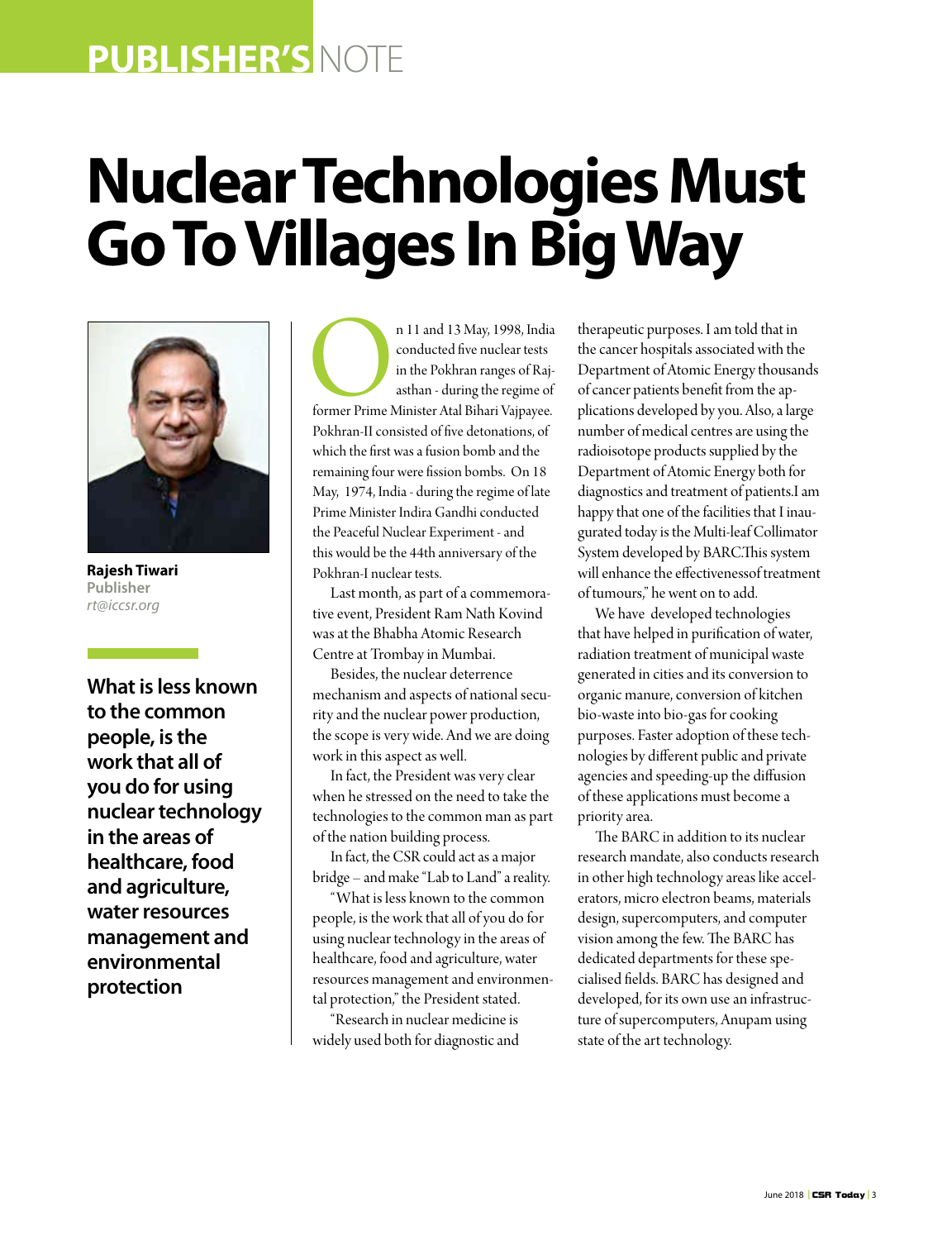# **Contents**



## **What Will Happen To Solar Panels After Their Useful Lives Are Over?**

Part of the problem is that solar panels are complicated to recycle. They're made of many materials, some hazardous, and assembled with adhesives and sealants that make breaking them apart challenging.

## **cSR ISSUE**

- **14 Where The Water Is**
- **16 Conventional Shipping Get On Deck For Decarbonization**

## **CSR OPPORTUNITIES**

- **18 'SmartGaon' Duo Set The Stage To Transform More Villages In Chhattisgarh, Up And Maharashtra**
- **19 KVIC Sets World Record On World Honey-Bee Day**

### **CSR CHALLENGE**

- **22 Biomass Study Finds Humans Are Wiping Out Wild Mammals**
- **24 India's Air Pollution Plan Is A Disappointment**

### **CSR leadership**

**26 3 Ways Businesses Can Show Governments They're Taking Action On Climate**

## **CSR HIGHWAY HEROES**

**28 Magma Truckers Well Being Initiative**

### **CSR FUTURE**

**30 Green And Healthy Buildings Are An Integral Part Of Green Cities**

#### **CSR REVIEW**

**32 Are The SDGS Unsustainable?**

## **CSR APPROACH**

**34 Can Technology Keep Farmers In Farms?**

## **CSR FUTURE NEEDS**

**36 Pioneering Water Solutions For The World**

### **CSR STANDING OUT**

**38 Elvis, Aliens And Solar Power**

#### **CSR NARROW GAUGE**

**40 These Black Beauties Drive You Mad**

## **REGULARS**

**03 Publisher's note 05 CSR News 12 News You Can Use 41 Csr Placements**



#### **Printer and Publisher:** Rajesh Tiwari

#### **EDITORIAL**

**Consulting Editor:** M Bose **Executive Editor:** Neil Thakkar

#### **INDIAN CENTRE FOR CSR ADVISORY BOARD**

Pankaj Pachauri, Ted McFarland, Mag. Martin Neureiter, Chandir Gidwani, Lou Altman, Kingshuk Nag, Toby Webb, Anil Bajpai, Rajesh Tiwari, Satish Jha, Amit Chatterjee, Jitendra Bhargava, Namita Vikas, Dinesh N. Awasthi, Kapil Dev, Dr. Kamal Kant Dwivedi, Sanjiv Kaura, Suhel Seth

#### **PRODUCTION, CIRCULATION AND LOGISTICS**

Hardik C

#### **HEAD OFFICE**

**CSR Today** 

104, Nirman Kendra, Dr. E Moses Road Mahalaxmi Estate, Mumbai - 400011 Tel: +91 22 249 03078 / 03082 / 55260 Email: editor@csrtoday.net Website: www.iccsr.org

#### **REGIONAL OFFICES**

**NEW DELHI Regional Director:** V Chopra

#### **MUMBAI Executive Vice President:** Neil Thakkar **Circulation:** C.R. Tiwari

Printed, Published and Edited by **Rajesh Tiwari**  on behalf of **Indian Centre For Corporate Social Resposibility,** Printed at **The Pack-Age,** 196-I, Katrak Compound, J.S.S. Road, Gaiwadi, Girgaon, Mumbai - 400 004 and Published from **Indian Centre For Corporate Social Resposibility,** 106/A, Nirman Kendra, Plot No.3,

Dr. E. Morses Road, Mahalaxmi Estate, Mahalaxmi, Mumbai 400 011.

**Editor: Rajesh Tiwari**

#### **Disclaimer**

The publisher, authors and contributors reserve their rights in regards to copyright of their work. No part of this work covered by the copyright may be reproduced or copied in any form or by any means without the written consent. The publisher, contributors, editors and related parties are not responsible in any way for the actions or results taken by any person, organisation or any party on basis of reading information, stories or contributions in this publica-tion, website or related product. Reasonable care is taken to ensure that CSR Today articles and other information on the web site are up-to-date and accurate as possible, as of the time of publication, but no responsibility can be taken by CSR Today for any errors or omissions contained herein.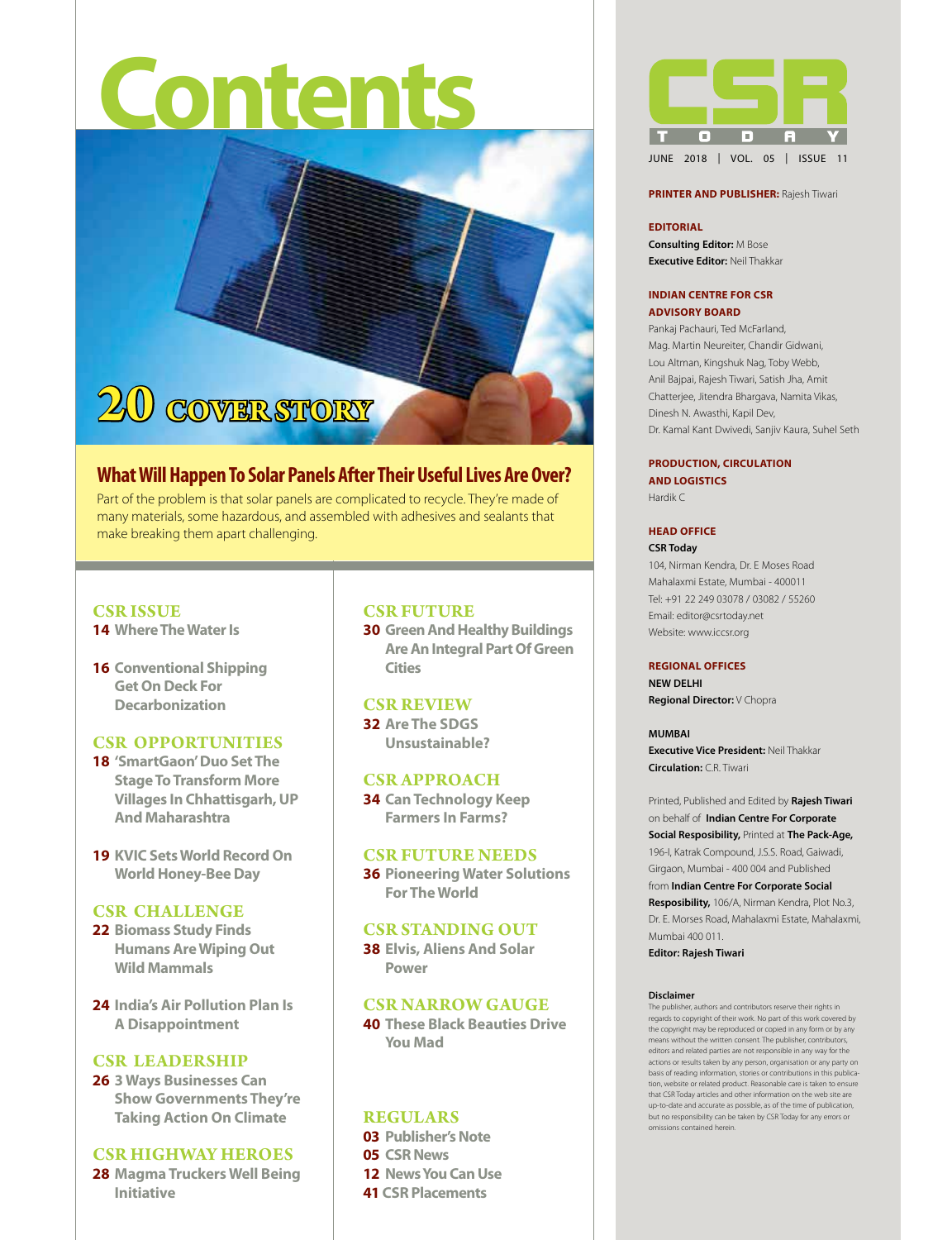# **CSR**News

## Dabur Sets Up Jivanti Remedial Education Centre In Tezpur

 $\begin{array}{c} \displaystyle\bigwedge \begin{array}{c} \text{oving forward on its} \\ \text{development agenda for} \end{array}\\ \text{Science-based Ayurveda expert Dabur} \end{array} \end{array}$ development agenda for Assam, the country's largest India Ltd has established a Remedial Education Centre in Tezpur as part of its attempts to improve literacy levels in the state. The new Jivanti Remedial Education Centre is aimed at supporting struggling learners and weak students in regular schools. This extra support will help students with specific learning deficits cope with the prescribed school curriculum and go a long way in improving the overall literacy levels in the state.

The centre, set up by Dabur India Ltd's CSR arm Jivanti Welfare and Charitable Trust, was inaugurated by a community elder and Ghoramari Gaon Panchayat President Ms. Champa Basumatary. The Remedial Education Centre will special classes for struggling learners and help them catch up to their peers. New batches will be set up every three months and the needy students will be identified with the help of local government primary school teachers. The program will cover four villages: Sesa Panbari, Dhekidol, Chapaguri and Hasara Nepali Basti.

"Education is both the means to a better life and a key to ensure overall development of the society. After undertaking development programmes for revamping the school infrastructre in Tezpur, we are now lending a helping hand to the students in their studies. During our community meetings, we realised that some children were poor performers in schools because of the low literacy levels of their parents, impacting their self-confidence. We have started this Remedial Education Centre to support such weaker students by offering





them special tuition classes. This centre will seek to enhance their ability to comprehend things being taught in school, besides improving their confidence and their grades," Dabur India Ltd Head-CSR A. Sudhakar said.

Inaugurating the centre, Champa Basumatary said: "Both parents and teachers play an important role in the growth and development of a child. They need

to understand the specific needs of each child and take corrective measures, wherever required. I am sure Jivanti Remedial Centre will play a strategic role in the overall learning process of students who can't afford private tuition due to their poor financial situation. With remedial classes, students will be able to overcome the barriers and indulge in activity-oriented collaborative learning."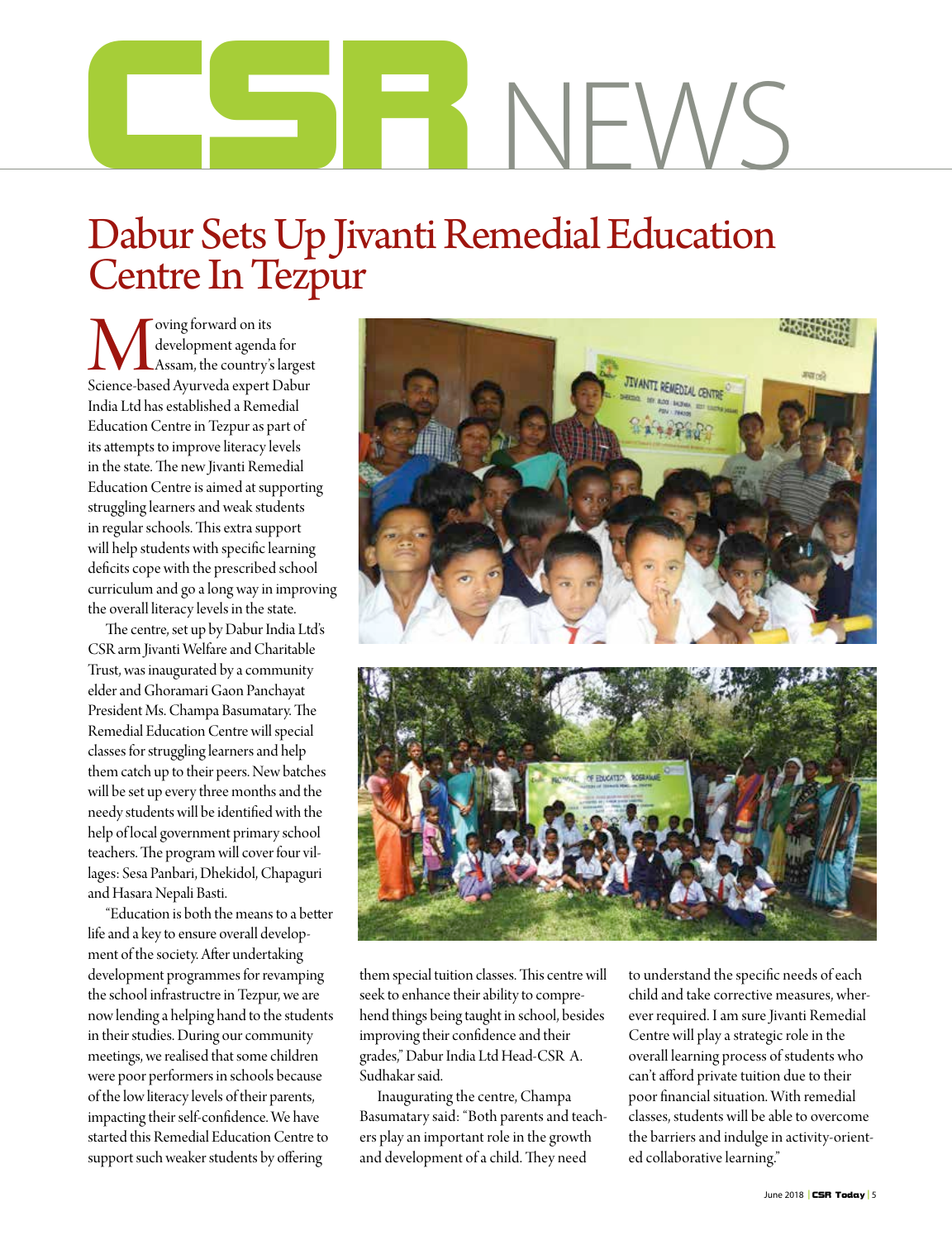

## MoU Signed For Student Exchange And Joint Research In Samskrit And Indic Knowledge

*Collaboration between MIT School of Vedic Sciences & Kavikulaguru Kalidas Sanskrit University*

Samskrit language and other aspect of Indic knowledge such as Yoga, Ayurveda and natural farming have been increasingly becoming popular off amskrit language and other aspects of Indic knowledge such as Yoga, Ayurveda and natural farming have late, among students and professionals alike. The MoU recently signed between MIT School of Vedic Sciences (SVS) and Ramtek-based Kavikulaguru Kalidas Sanskrit University (KKSU) is therefore an important step that will not only benefit the academia, but also promote application oriented research in Indic knowledge.

## **Exchange and Resource Sharing**

With natural synergies between the two institutions, this historic, one-of-a-kind collaboration between Samskrit scholars and modern scientific educators will bring the necessary complementary skills needed for effective contemporary exploration of Indian knowledge. This will benefit the students as well as the society at large with practical applications of India's traditional knowledge. MITSVS and KKSU have decided to work this out in the following ways.

• Faculty Exchange: The MoU will enable the faculty of both institutions to participate in course design, teaching,



research, development and related programs of each other, as allowed by their respective rules.

- Resource Sharing: Both institutes will share their facilities and infrastructure to conduct courses, programs, conferences and workshops of mutual benefit.
- • Student Exchange: The MoU will enable students of both institutions to enrol for courses or work on internship projects offered by the other institution. For instance, MITSVS works on several technology projects requiring deep shaastra expertise, which can be contributed by students of KKSU, even as they get trained in modern

technology. Similarly, students of design, architecture, food technology and arts at MIT-ADT University (of which MITSVS is a constituent) could enrol in courses offered by KKSU that are relevant to their projects. Student stipends will be borne by their parent institution.

## **Joint Research and Courses**

The MoU will also pave the way for joint academic and research activities, which will enhance the career prospects of students and add value to the domain knowledge.

• Joint Research Proposals: Research would be jointly undertaken through

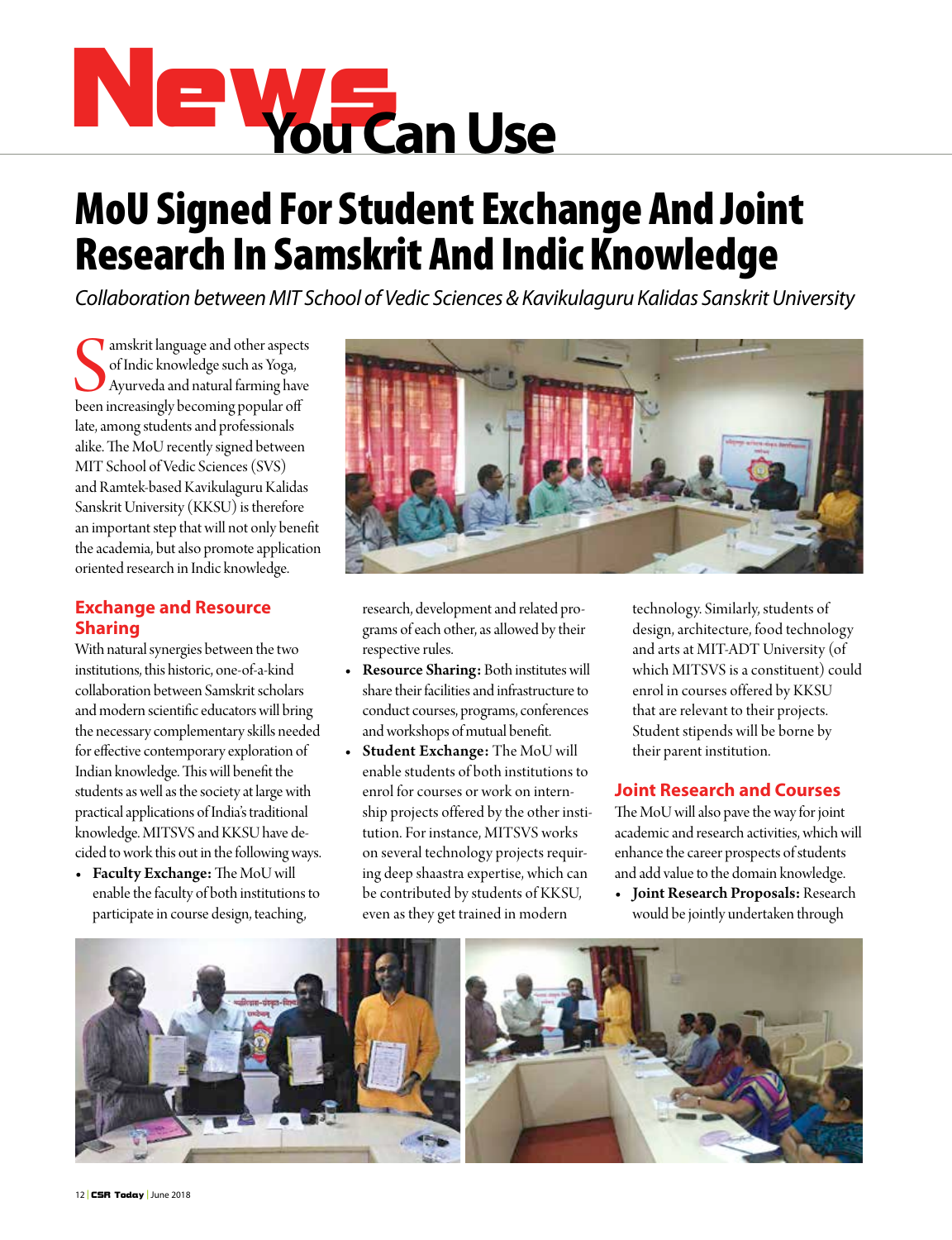

# **Where The Water Is**

*As the world faces increasing levels of water-related stress, ensuring a constant supply of fresh, drinkable water is a matter of security. Experts from the UN University Institute for Water, Environment, and Health highlight how some countries are embracing unconventional methods to bring water to their peoples, write Manzoor Qadir and Vladimir Smakhtin*



In many parts of the world, there are<br>simply no more conventional fresh-<br>water resources available to meet<br>growing demand. Beyond limiting<br>economic development, the lack of suf-<br>ficient freshwater resources threatens the n many parts of the world, there are simply no more conventional freshwater resources available to meet growing demand. Beyond limiting ficient freshwater resources threatens the wellbeing of billions of people by causing conflict, social unrest, and migration. The

only way to address this challenge is by radically rethinking water-resource planning and management in a way that emphasises the creative exploitation of unconventional water sources.

There is a large and growing number of unconventional sources of fresh water with massive potential, beginning with desalinated seawater or highly brackish groundwater. Already, there are 18,000 desalination facilities in more than 100 countries producing roughly 32 billion cubic meters (8.45 trillion gallons) of fresh water – about onethird of the volume passing over Niagara Falls annually.

Some 44 per cent of global desalinatedwater production is taking place in the Middle East and North Africa, and new facilities are being built across Asia, the United States, and Latin America. Annual desalination capacity worldwide is increasing by 7-9 per cent, on average.

Recent studies show that, though the cost of irrigation with desalinated water remains higher than with conventional fresh water, it is declining. A couple of decades ago, desalinated water cost more than \$5 per cubic meter (264 gallons); today, it costs less than \$0.50.

A second promising alternative source of fresh water is fog: a vertical mesh can be used to capture moisture from the air, with the droplets accumulating in a tank or distribution system. Given that fog is very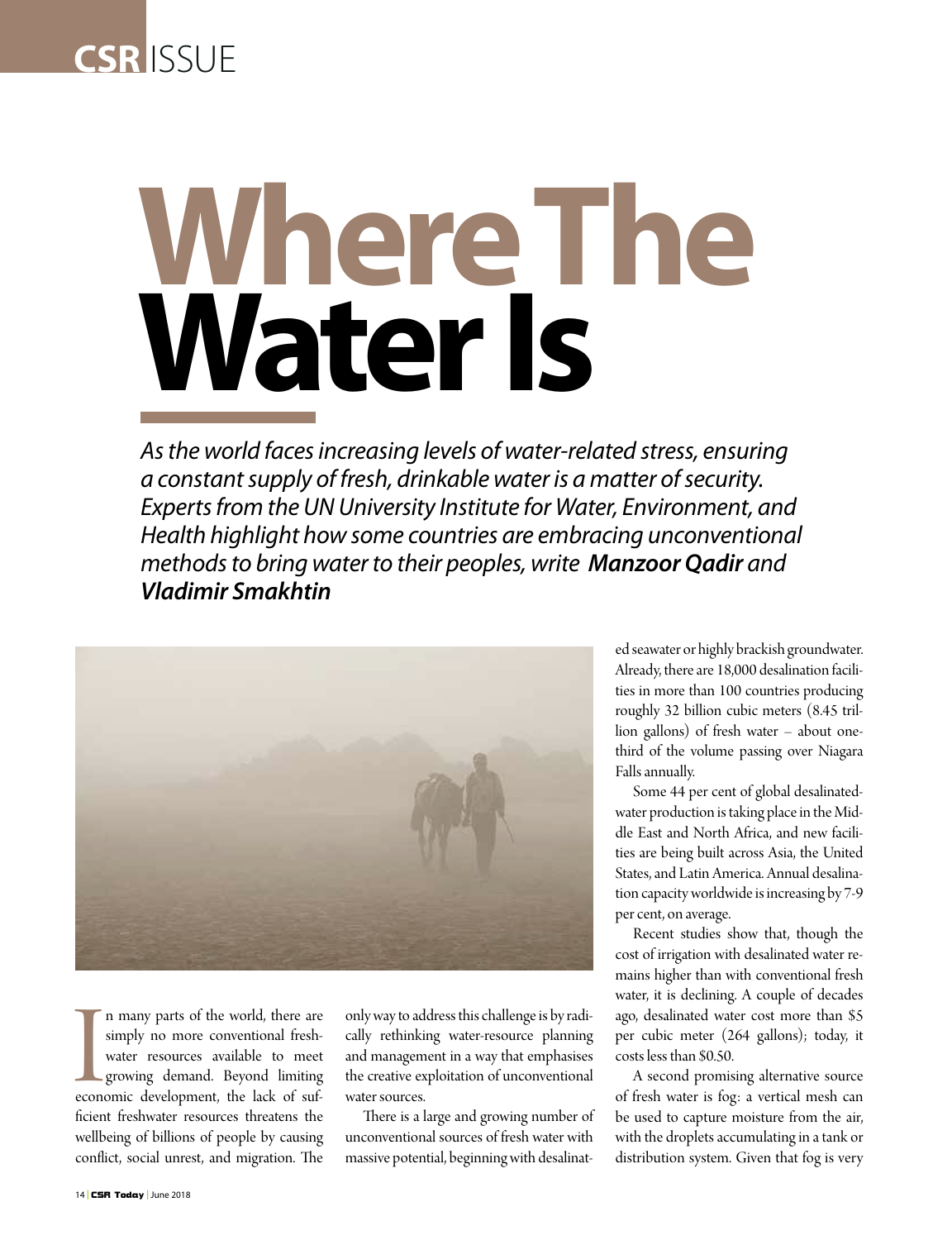## **cover**story

## WHAT WILL HAPPEN TO SOLAR PANEL After Their Useful LIVES ARE OVER?

*Part of the problem is that solar panels are complicated to recycle. They're made of many materials, some hazardous, and assembled with adhesives and sealants that make breaking them apart challenging.*

Solar power is having its hockey<br>stick moment. Since the early<br>2000s, the amount of solar pan-<br>els being installed worldwide has<br>been growing exponentially, and it's ex-<br>nected to continue to do so for decedes. olar power is having its hockey stick moment. Since the early 2000s, the amount of solar panels being installed worldwide has pected to continue to do so for decades. By the end of 2015, an estimated 222 gigawatts worth of solar energy had been installed worldwide. According to a recent report (PDF) from the International Renewable Energy Agency, that number could reach 4,500 GW by 2050.

But the solar panels generating that power don't last forever. The industry standard life span is about 25 to 30 years, and that means that some panels installed at the early end of the current boom aren't long from being retired. And each passing year, more will be pulled from service – glass and metal photovoltaic modules that soon will start adding up to millions, and then tens of millions of metric tons of material.

"It's not too far off that those are going to be coming off line, and we're going to have a waste management issue," said Garvin Heath, a senior scientist at the National Renewable Energy Laboratory and a solar power expert. "It's fair to say that it's starting to become more widely recognized as an issue that we're going to need to start working on pretty soon."

The solution many are looking to is recycling. But the ability to handle the coming flow of PV modules is not yet sufficient. "There's some infrastructure," Heath said. "I wouldn't say it's especially well established at this point."



Part of the problem is that solar panels are complicated to recycle. They're made of many materials, some hazardous, and assembled with adhesives and sealants that make breaking them apart challenging.

"The longevity of these panels, the way they're put together and how they make them make it inherently difficult to, to use a term, de-manufacture," said Mark Robards, director of special projects for ECS Refining, one of the largest electronics recyclers in the U.S. The panels are torn apart mechanically and broken down with acids to separate out the crystalline silicon, the semiconducting material used by most photovoltaic manufacturers. Heat systems are used to burn up the adhesives that bind them to their armatures, and acidic hydrometallurgical systems are used to separate precious metals.

Robards said nearly 75 percent of the material that gets separated out is glass, which is easy to recycle into new products but also has a very low resale value. Not only that, but what's available to recycle is something of a moving target. As solar panel technology improves, manufacturers are slowly finding ways around using components that would have value to recyclers, such as copper and silver.

"So the underlying commodity value of these things keeps going down," Robards said. The less value a recycler can extract, the less incentive there is to recycle.

Despite the challenges, ECS has been ramping up its photovoltaic recycling capacity. "It's a semi-decent growth area these next few years but exploding about 2020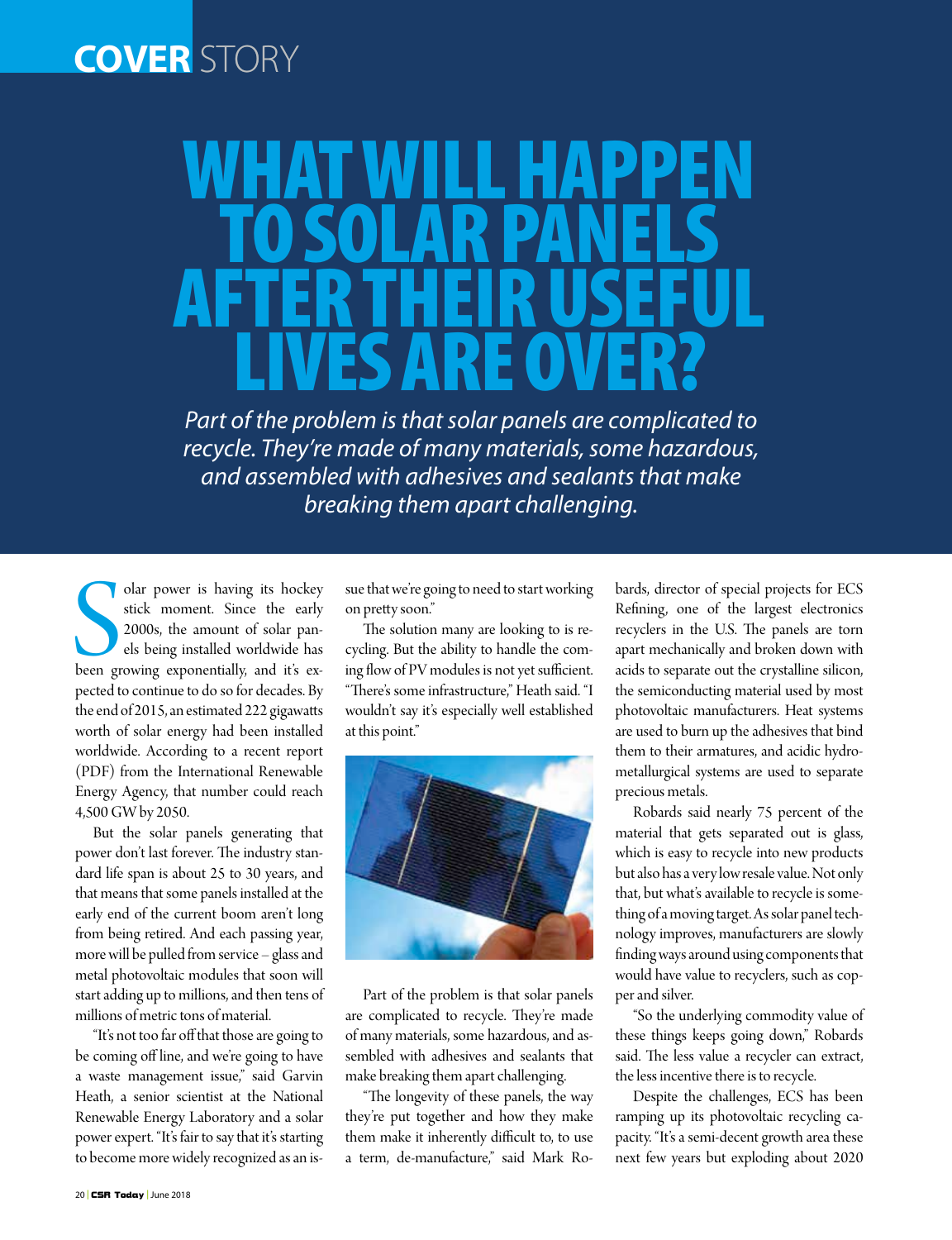## **CSR** CHALLENGE

# **India's Air Pollution Plan Is A Disappointment**

*India, one of the countries worst affected by air pollution, has come out with a draft of a new action plan but the plan is deeply flawed, writes Joydeep Gupta*



ver the last few years reporting<br>
on India's air pollution crisis<br>
has dominated the news. The<br>
state of its capital city, Delhi,<br>
and the health costs of living in it, have been<br>
declared a 'national crisis'. Not only tha on India's air pollution crisis has dominated the news. The state of its capital city, Delhi, declared a 'national crisis'. Not only that, but scientists report that the air pollution is now set to affect weather patterns, including the monsoon, which provides the critical rainfall that has kept South Asian civilisation going for thousands of years. Pollution from

India even reaches the Hindu Kush Himalayas, causing smog and environmental damage in the fragile region. The problem, of course, is not just India's. Bangladesh's capital city, Dhaka, is also struggling to deal with the menace. And in Pakistan, a lack of measuring units means that there is not even a real understanding of the crisis.

In India itself, the issue peaks just before the winter, as stubble burning leads to Delhi being blanketed in smog. The problem, though, is a all-year one, and not just one for Delhi. It seems the problem may be just as large, if not larger, in the smaller cities, except a lack of measuring units and less media attention, means that it is often ignored.

There was, therefore, great expectations from a National Clean Air Programme (NCAP) drafted by India's Ministry of Environment, Forests and Climate Change. It is open to public comments till May 17. Unfortunately it is such a poor draft that it needs a fresh look after consultations with independent experts as well as victims of air pollution. This is especially important at a time when the World Health Organisation has statedthat of the 15 cities in the world with the worst levels of air pollution between 2010 and 2016, 14 were in India.

A significant part of the 19-page draft NCAP is taken up with contesting and belittling studies of this kind, especially when such studies are carried out by international organisations. When it comes to air pollution, this is in consonance with the state of maximum possible denial in which the ministry, the Central Pollution Control Board (CPCB) and state pollution control boards have been living for years.

With more and more Indians falling prey to respiratory diseases, and doctors in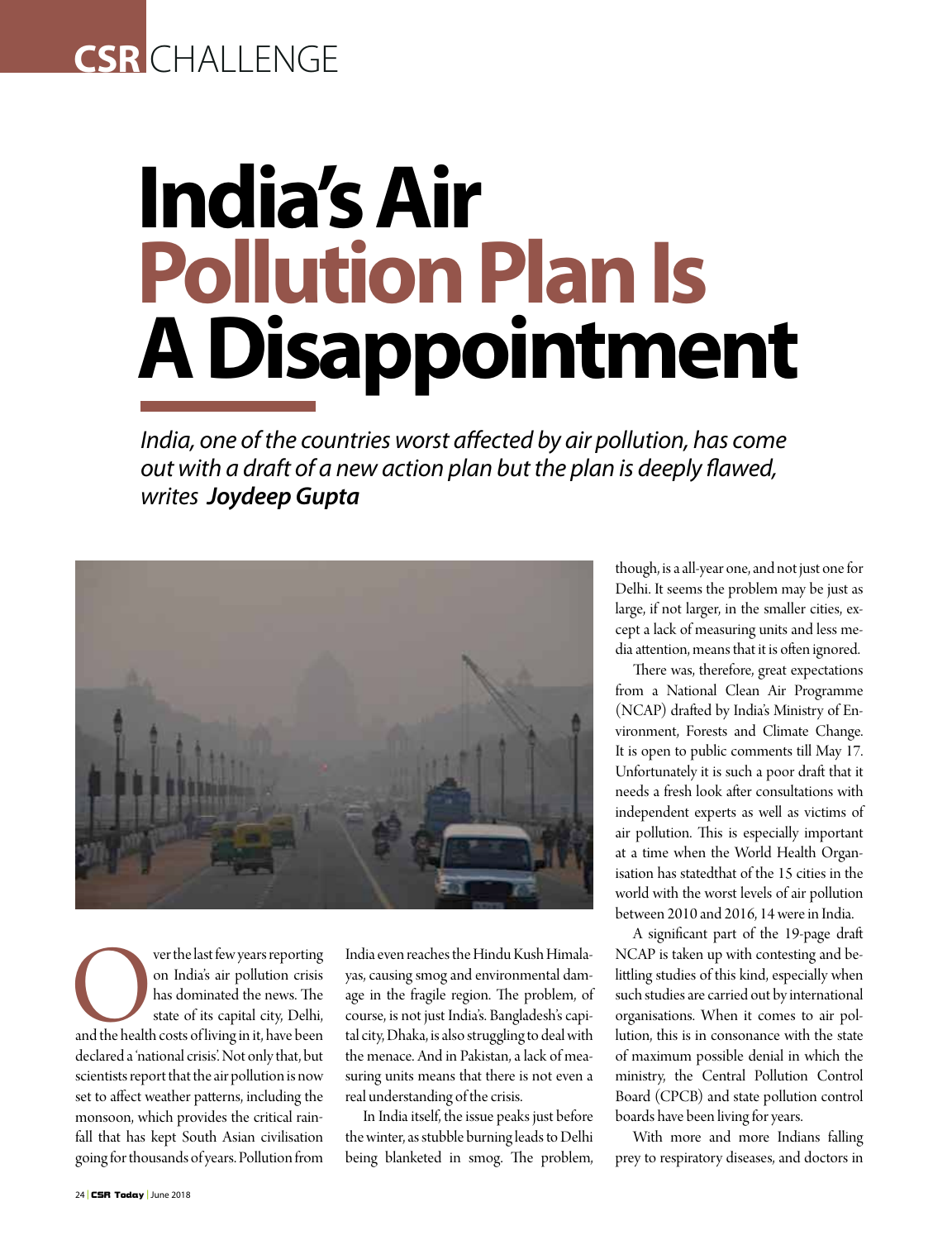## **CSR** leadership

## **3 Ways Businesses Can Show Governments They're Taking Action On Climate**

*Companies sharing their stories of progress included consumer goods company Unilever, U.K. telecommunications giant BT, furniture maker IKEA and Indian industrial conglomerate Mahindra Group, according to Jennifer Austin, Policy Director, We Mean Business*

In this critical year for clim<br>
more forward-looking bus<br>
stepping up – helping to<br>
goals of the Paris Agreemen<br>
porting ambitious climate policy.<br>
By demonstrating their own a n this critical year for climate action, more forward-looking businesses are stepping up – helping to deliver the goals of the Paris Agreement and sup-

By demonstrating their own success and sharing their experiences with policymakers, businesses are helping give governments the confidence to create the ambitious, clear and comprehensive policy signals that will spur investment in the low-carbon transition. Here's how:

## **1 Showcase action on climate**

One key way that companies can give policymakers the confidence to increase their own climate ambition is to showcase how they are taking concrete action and creating a positive change in the real economy.

This was evident at the U.N. Climate Conference in Bonn this May, when businesses, governments and civil society organizations from around the world gathered to share stories of their progress as part of the Talanoa dialogue. The ongoing exchange, which followed a tradition of non-confrontational storytelling from COP President Frank Bainimarama of Fiji, is intended to take stock of climate efforts and share experiences and lessons learned along the way.

Companies sharing their stories of progress included consumer goods company Unilever, U.K. telecommunications giant BT, furniture maker IKEA and Indian industrial conglomerate Mahindra Group. The stories they told show how they are pursuing low-carbon growth strategies, often with significant cost savings along the way, which should build confidence for national governments to move further and faster. During the dialogue, BT Head of Sustainable

## **Companies sharing their stories of progress included Unilever, BT, IKEA and Mahindra Group.**

Business Policy Gabrielle Giner shared the company's experience of taking bold climate action and increasing ambition:

"In 2016, BT achieved our previous science-based target to reduce our carbon emissions intensity by 80 percent on 1996/97 levels four years early and saved [\$298 million] through driving efficiencies in our networks, data centers and buildings in the process. The business case for climate action is clear.

"Our new 1.5 degree science-based target means that by 2030, BT plans to decarbonize our business by ... 87 percent against a 2016/17 baseline. This means we plan to change our fleet of 33,000 vehicles into lowcarbon vehicles and change how we heat our buildings, for example."

Mahindra Group's Anirban Ghosh shared his story of the company's target to plant a million treeseach year.

During one project, Mahindra worked with coffee growers in a remote part of India to help indigenous tribes grow better coffee and earn higher incomes.

"It has become the largest organic coffee growing effort in the world with the prod-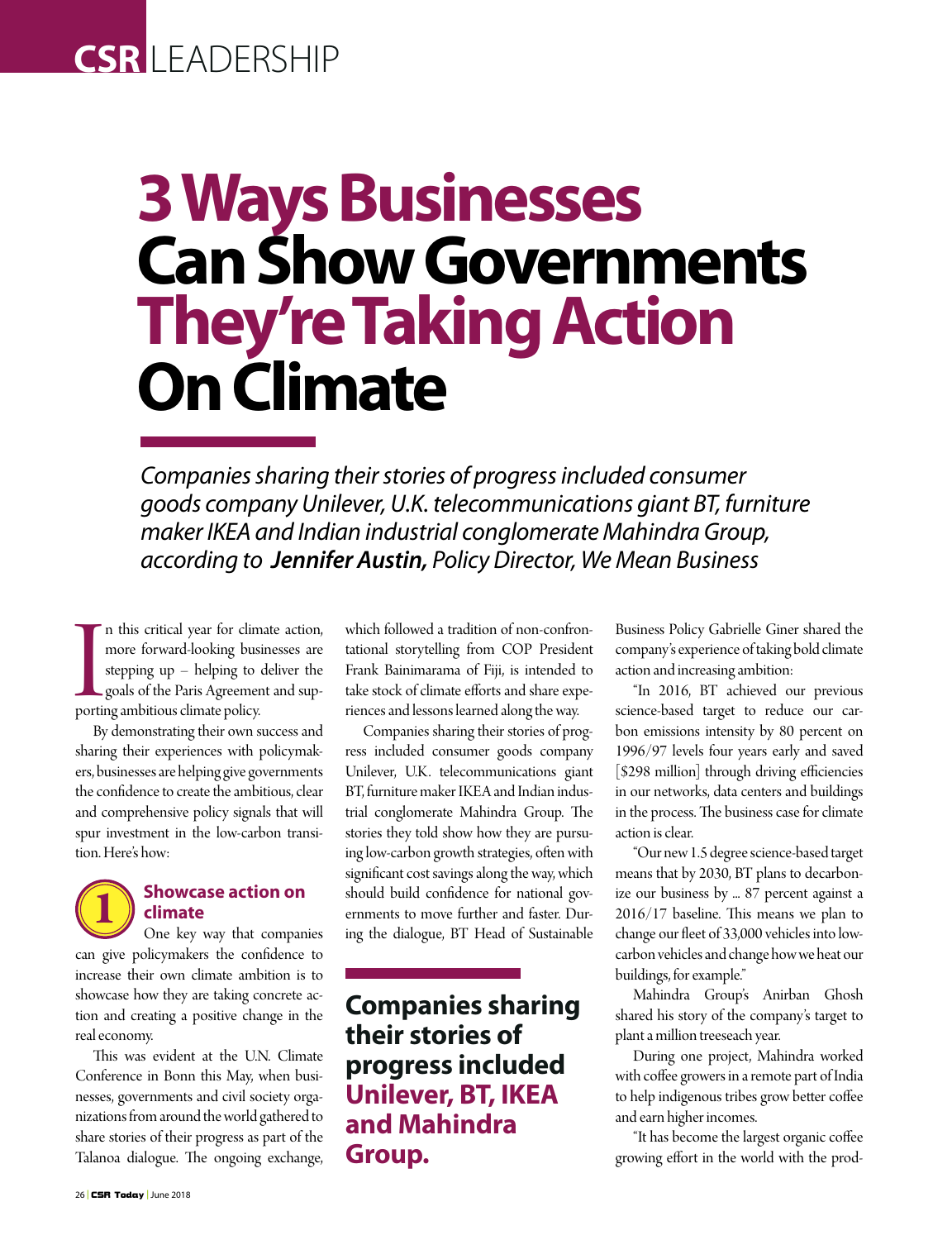## **CSR** HIGHWAY HEROES

# **Magma Truckers Well Being Initiative**



agma's Truckers Wellbeing<br>
initiative is a program de-<br>
veloped for the 360 degree<br>
development of the Truck<br>
to this community. We have been linked initiative is a program developed for the 360 degree development of the Truck to this community since long and have observed that it is the most under recognized community so far. Their lifestyle is poor and so is their attitude towards it. Magma has identified transport nagars in the country which are generally packed with trucks parked at any given point in time. Such location are ideal for the implementation of the project.

During our training we observed that these truckers are flying visitors at these transport hubs and come from remote locations to serve a particular consignment. According to the recent study,One person dies every 3.5 minutes in a road accident which occurs every 1 minute in India. On an average about 5 lakh road accidents kill about 1,50,000 people in India every year (source: Report by Ministry of Road Transport & Highways). Amongst the vehicle category, heavy vehicles accounted for the highest share in road accidents at 22.6% and also killed more people – about 28.7% of the total deaths occurring from road accidents.

Transport Sector consumes more than 50 % of Petroleum Product. Road transport is the biggest diesel-consuming segment accounting for about 64 per cent of diesel consumption in India. Out of the total diesel consumed by road transport, trucks and buses account for about 77 per cent and hence in view of conservation of Petroleum product Transport Sector is a crucial sector. India has approximately 5 million truck drivers. On an average a trucker drives anywhere between 8000 – 10000 kilometres in a month, becoming vulnerable to eye sight issues, unhealthy eating habits, posture problems, common ailments of cough and cold due to fatigue, and the danger of HIV. Apart from this the transport nagars scores very low in terms of hygiene and proper sanitation facility. Many of the locations either have no or poor sanitation facility for the drivers and their helpers.

Considering these parameters we came up with this project of Trucker's wellbeing initiative and called them the Highway Heroes.

The goals of the project are to train and recognize the unrecognized segment of India who help us get our daily needs to us – The Truckers who drive the long highways continuously for day so that we can be at ease. Primary objective was to generate the awareness and alertness of safe driving habits so that the numbers of fatal road accidents can be reduced which is a long term impact from this project.

#### **Objective is to train them on –**

- 1. Training on improving the driving skill of the drivers
- 2. Safe driving tips to reduce the number of accidents that take place on the Indian highways.
- 3. Help them know how to save fuel, which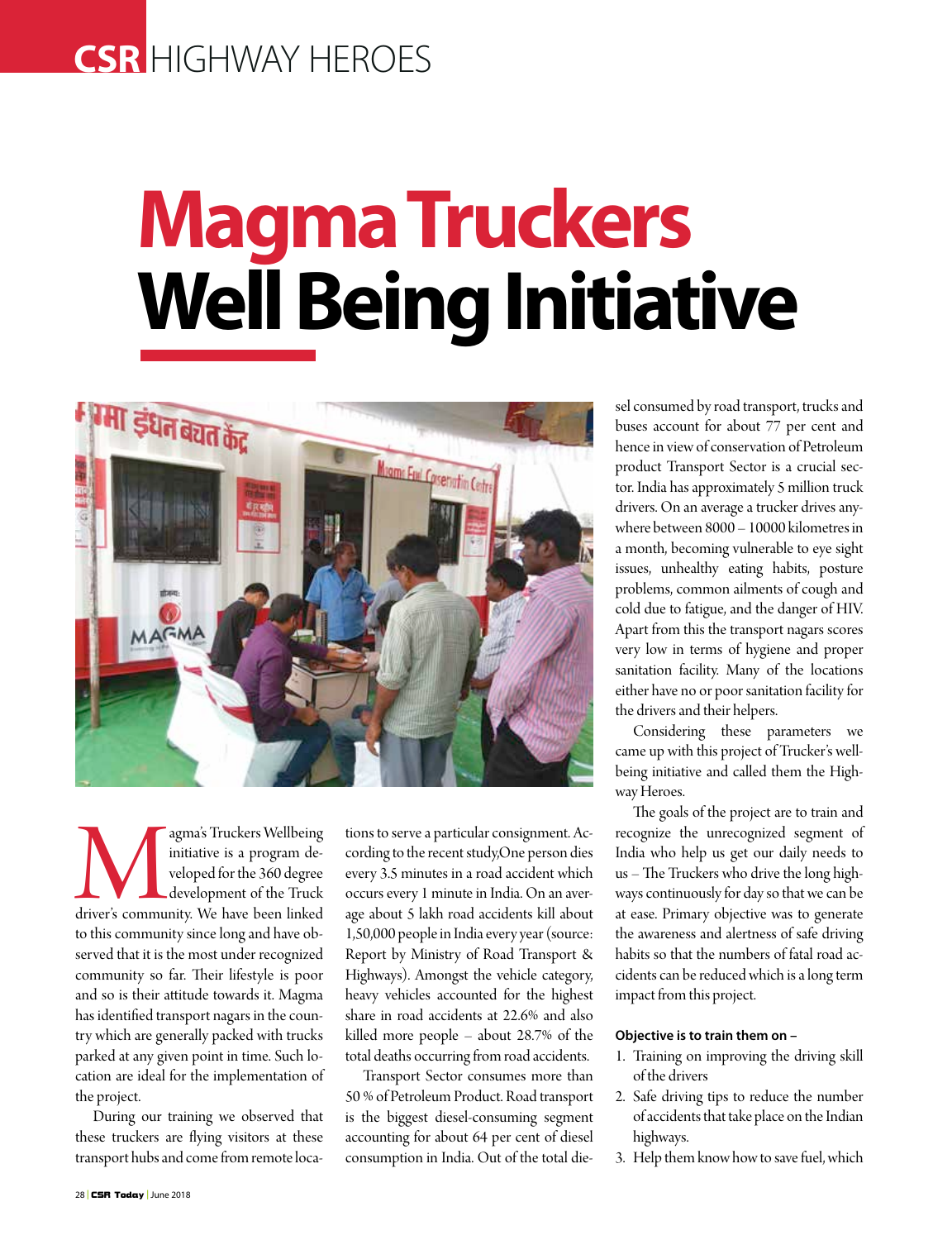## **CSR FUTURE**

## **Green And Healthy Buildings Are An Integral Part Of Green Cities**

*As the demand for more sustainable building options increases, green and healthy building construction is becoming increasingly profitable and desirable within the global construction market, says Fleming Voetmann, Vice President of Public Affairs, International Copper Association (ICA)*



Ities are at the heart of modern<br>
living. It is estimated that by<br>
2050 more than two-thirds of<br>
the world's population will live<br>
in cities, suggesting an unprecedented wave living. It is estimated that by 2050 more than two-thirds of the world's population will live of urban growth.

Smart and green cities hold the key to a sustainable and low-carbon future. With modern technology, energy-neutral buildings are possible. These buildings are better for our planet, reduce the global water footprint, minimize waste and significantly increase recycling. Most important, these buildings contribute to better cities for people, with better urban spaces and more efficient transportation.

More than 30 percent of the global greenhouse gas emissions emitted by cities are generated by buildings alone, according to National Geographic. As a microcosm for modern living, buildings are not only the physical building blocks of a city, but the places where most urbanites spend their time.

To fulfill U.N. Sustainable Development Goals 7 and 11 and to create greener and more sustainable cities – resilient against emerging socioeconomic and environmental pressures – we vitally need green and healthy buildings.

## **What does it mean to build a green and healthy building?**

There is no one definition of what constitutes a green and healthy building (PDF), but overall these buildings – in their design, construction and operation – reduce or eliminate negative impacts on the environment, improve public health for building occupants and may even require less upkeep due to greater durability and energy efficiency.

Support for sustainable buildings and sustainable cities is growing. As the demand for more sustainable building options increases, green and healthy building construction is becoming increasingly prof-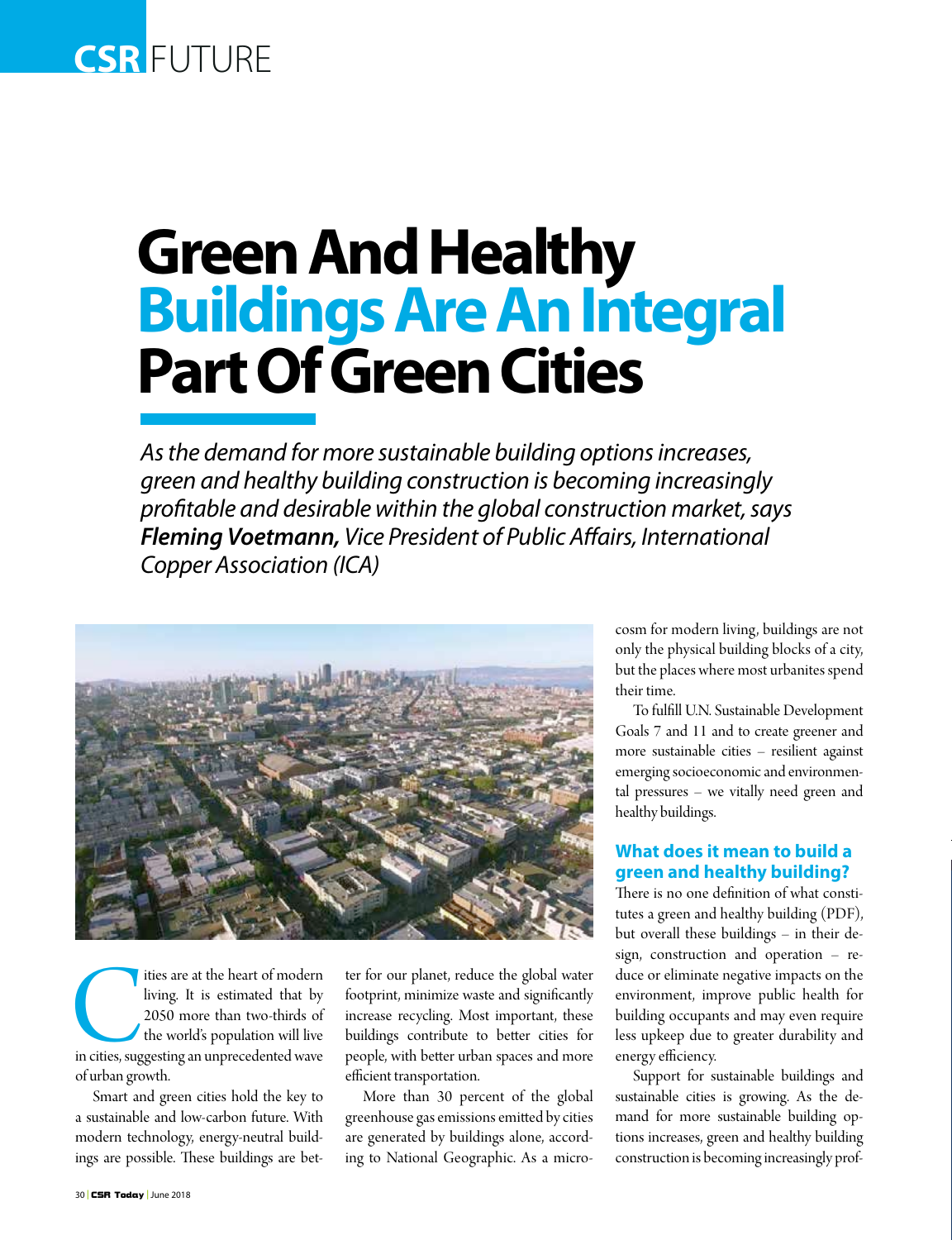

# **Are The Sdgs Unsustainable?**

*Asia Pacific is failing to achieve the SDGs. But this reflects humanity's collective failure, and is the fault of the SDGs themselves, writes Nigel Howard.*



**Women carry water to their homes in rural India. More than 1.4 billion people in Asia Pacific still live in poverty, social disparities are widening and growth remains inefficient and wasteful.**

The Asia Pacific region is failing<br>to meet almost two-thirds of<br>the targets set by the United<br>Nations' Sustainable Develop-<br>ment Goals (SDGs), according to a recent<br>report by the UN to meet almost two-thirds of the targets set by the United Nations' Sustainable Developreport by the UN.

The report found that the world's most populous region has fallen behind on 37 out of 57 SDGs' targets.

But how can anyone be surprised?

Asia Pacific has the largest population of people clawing their way out of poverty, while the developed world ruthlessly exploits them for our own well-being.

Following the developed world models of GDP growth means only part of the population reaps the benefits of development, leaving countries without the luxury of acting on SDG goals such as climate change, life below water, and life on land, as they try to grow wealth to meet the exploitative demands of the developed world.

Whatever progress might seem to have been made in the short-term, our collective failure on climate change and biodiversity represent an existential threat, and the fault is the SDGs themselves.

There seem to be three major problems with the SDGs:

## **1. Failure to acknowledge the exploitation of the developing world by the developed world**

Although it is comfortable to believe that the rising tide raises all ships, globalisation has shown to increase inequity and exploitation of the poor by the wealthy.

Reducing poverty, Goal 1 of the SDGs, requires economic growth and employment (Goal 8), creating a tension between meeting domestic needs and producing for export. Global market competition gives the developed nations access to the cheapest sources of exports, allowing them to exploit developing nations and prolong their poverty.

## **2. The goals are wide ranging, interconnected and riddled with contradictions**

Production for export requires a density of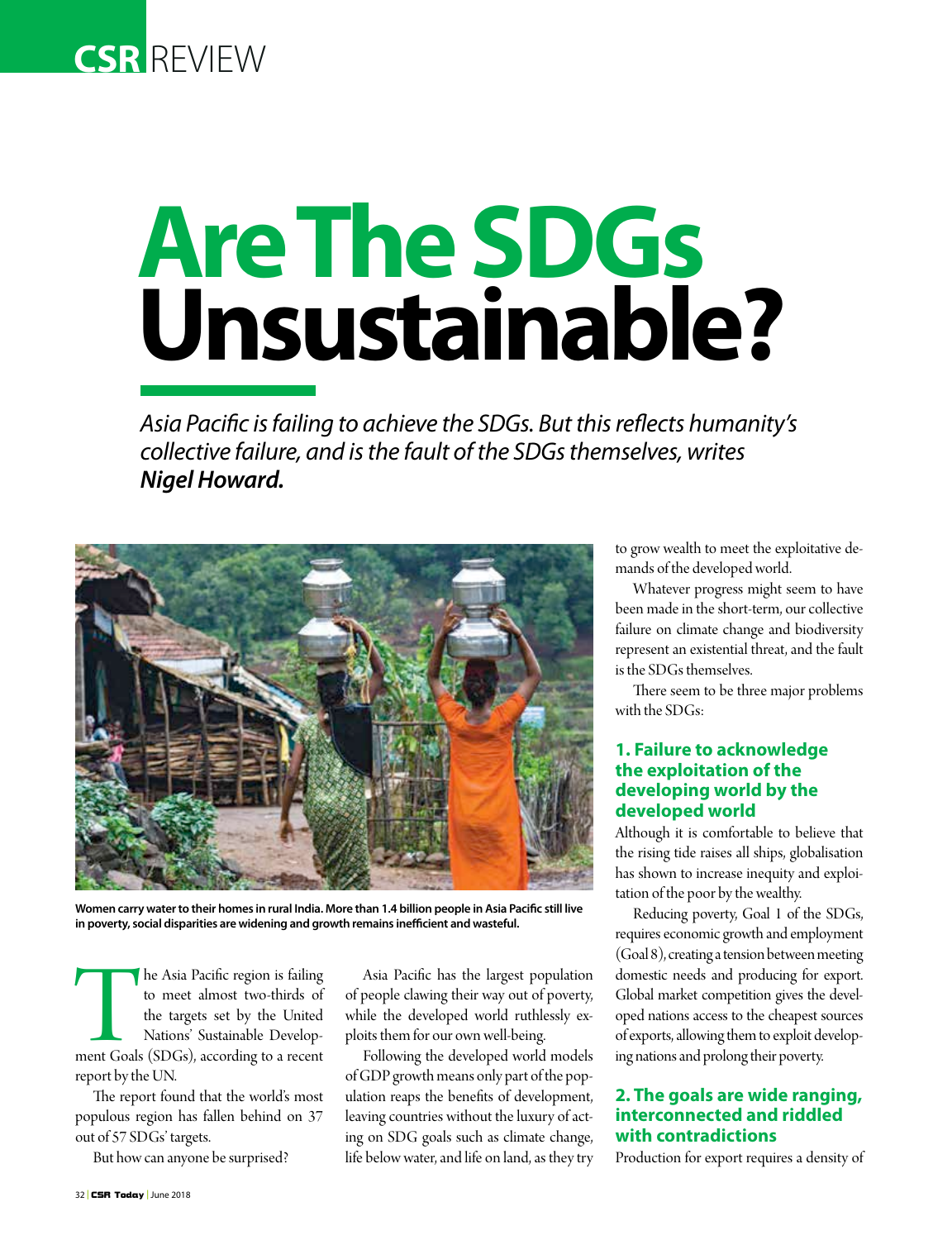## **CSR** approach

# **Can Technology Keep Farmers In Farms?**

*The fourth industrial revolution and the technologies it has brought with it has boosted productivity and created jobs in certain sectors. How can the world leverage technology to improve agriculture, the one sector that has lagged behind?* 

utomation and other technologies have created more jobs in sectors such as information and communications technology (ICT) or business proces outsourcing (BDO) but the exposituative forecally the section of the section of gies have created more jobs in sectors such as information and communications technol-(BPO), but the same is untrue for agriculture.

Speaking at the Technology for Inclusion conference, Carolyn Florey, technology for development lead of International Rice Research Institute (IRRI) said there is a net loss for jobs in agriculture because of technology.

Automation, for example, is replacing jobs in the agricultural sector with machines, as seen in the case of the United States where 40 per cent of the labour force was in agriculture in 1900. That number is now closer to 1 per cent, she said.

Technology has also given rise to better paying jobs in urban areas, which in turn has led to a labour drain from rural communities. "The youth are leaving farms to go to urban areas in search of opportunity. This trend will continue as wages are lowest in the agriculture sector in Asia," Florey told an audience from the ICT, BPO, government, and agricultural fields at the conference held at the Asian Development

Bank (ADB) in Ortigas Centre, Pasig City in the Philippines.

This was one finding reported in ADB's latest publication, entitled How Technology Impacts Jobs, unveiled at the conference. The report reveals there have been



The 368-page report stated: "It is therefore vital that productivity and earnings in the [agriculture] sector be raised to tackle

> the challenge of worsening inequality in the region."

> Florey said there must be support to get the right technologies to make make agriculture more productive, income-generating, efficient and attractive for youth to stay on farms. "There's a good amount of evidence that if you're using sustainable practices and proper crop management and you have information about how to do that, we are able to

shifts in employment from sectors with low productivity and pay like agriculture, to sectors with higher productivity and pay, such as the service sector, as economies develop.

Despite rural-urban migration, the report states that by 2030 the sector will still employ 21 per cent of the workforce in Banincrease productivity and keep farmers in farms."

Technology can improve farmer productivity not simply through mechanisation, but also offering high-yielding crop varieties, and improved irrigation, fertiliser, and pesticide practices.



**Despite farmer migration, agriculture will remain a top employer in Asia for some time to come, which is why technology has to be tapped to increase its productivity, says the ADB.**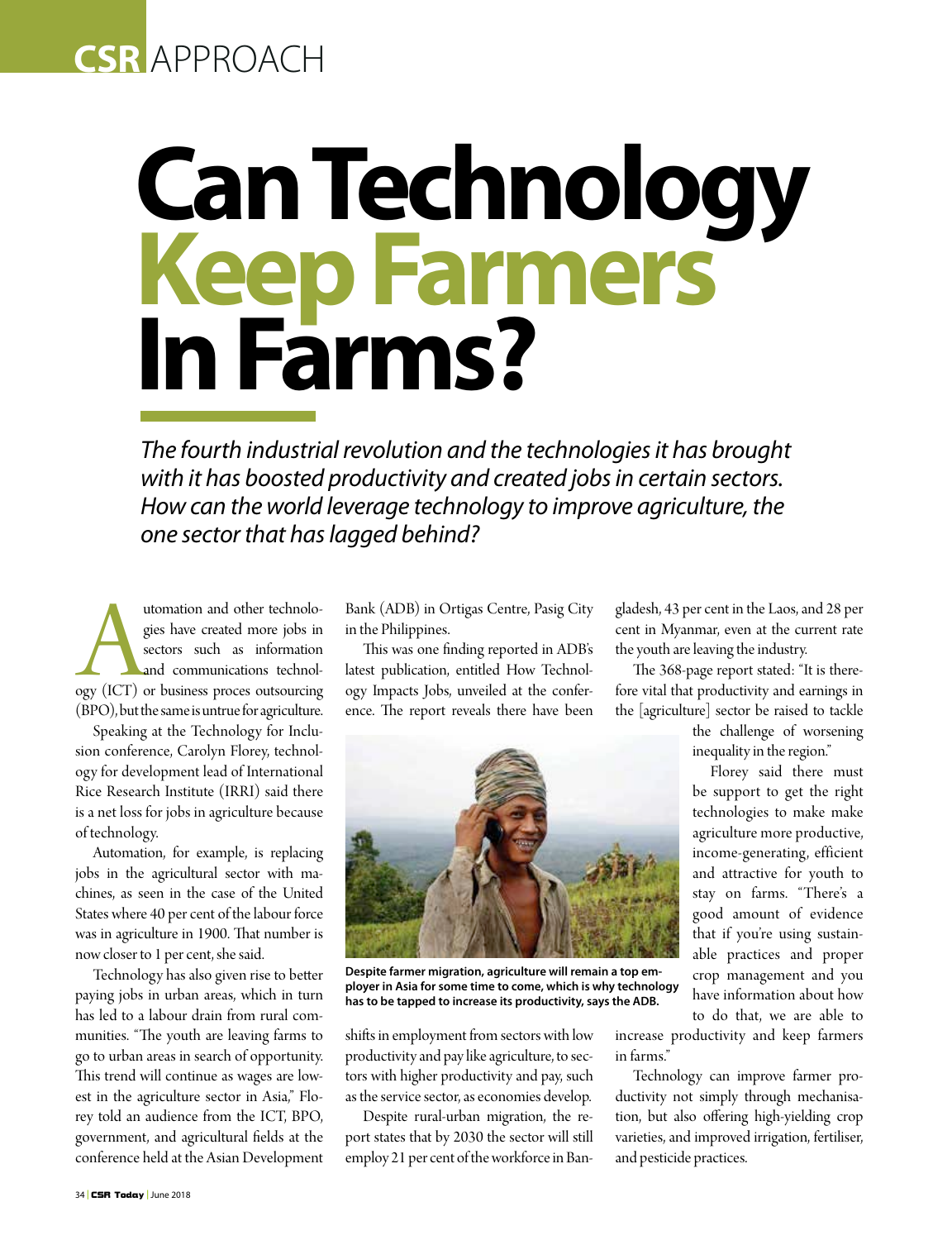## **CSR** future NEEDS

# **Pioneering Water Solutions For The World**

*Over the past decade, eight scientists and organisations have been honoured with the Lee Kuan Yew Water Prize for their breakthroughs in water innovation. Here's how the prize continues to benchmark the best work worldwide in improving the supply, quality and safety of water, says Feng Zengkun*



any governments have<br>
made great strides in fight-<br>
ing cholera, an infectious<br>
disease that causes severe<br>
diarrhoea that can lead to dehydration and<br>
was death thanks to be work of American made great strides in fighting cholera, an infectious disease that causes severe even death, thanks to the work of American microbiologist Rita Colwell.

In the 1970s, she found that the bacterium that causes cholera can occur naturally

in aquatic environments associated with plankton, even though it was thought to be incapable of surviving more than a few hours outside of a human host.

In the 1980s, her laboratory also discovered that bacteria can be alive and cause harm even though they cannot be cultured, contrary to popular belief at the time. This breakthrough showed that the methods used then to determine the safety of water were inadequate, changing the world's understanding of clean water and pushing governments to improve those methods.

For her work, Prof Colwell, who is a distinguished university professor at both the University of Maryland at College Park and John Hopkins University Bloomberg School of Public Health, was awarded the 2018 Lee Kuan Yew Water Prize.

Now awarded once every two years in the lead-up to the biennial Singapore International Water Week (SIWW), the Lee Kuan Yew Water Prize honours outstanding contributions by individuals or organisations towards solving the world's water challenges through innovative technologies, programmes or policies. Each laureate receives \$300,000, a certificate and a gold medallion, and delivers the Water Lecture at the SIWW.

"I am truly honoured to be this year's recipient of one of the most prestigious global water accolades, and I am confident that the pioneering spirit and innovative mindset represented by the prize will further encourage future generations of talents to realise our shared goal of providing access to safe water for all," she said.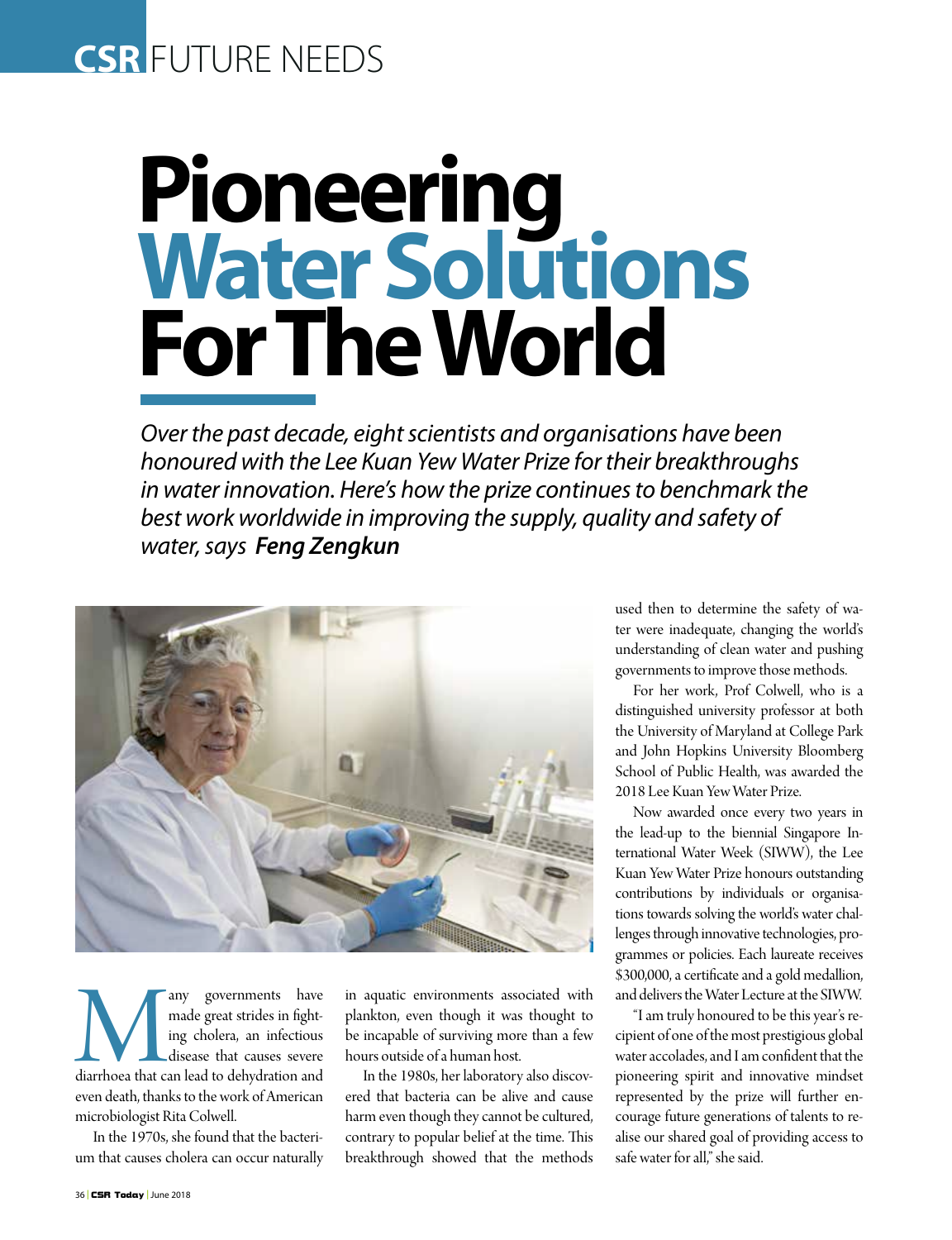## **CSR** standing out

# **Elvis, Aliens And Solar Power**

*How a remote Australian town found itself at the vanguard of a global revolution.*

The radio transmission set off<br>
from the Sea of Tranquility on<br>
the near side of the Moon. In a<br>
little more than one second, it<br>
crossed the 200,000 miles separating Earth<br>
from its nearest celestial neighbour rec from the Sea of Tranquility on the near side of the Moon. In a little more than one second, it from its nearest celestial neighbour, racing toward its final destination. But, before heading on to Mission Control in Houston and then to televisions around the globe, it visited a rural Australian outpost, where the operators of 200-foot radio telescope listened to those fateful words ring out.

"That's one small step for man, one giant leap for mankind."

Chart a map of human history, and you will find Parkes, Australia at the precise centre, drawn equally toward the old and the new, the past and the future.

Parkes is home to the radio telescope that beamed Neil Armstrong into living rooms everywhere – a facility later deployed by no less than Stephen Hawking in the search for extraterrestrial life. But the town of less than 12,000 is principally an agrarian community, comprised of farmers who raise cattle and grow wheat, more connected to the ground beneath their feet than the stars above their heads.

Even its relationship to art and music betrays a certain timelessness. Parkes is both the birthplace of one of Australia's leading country music artists and the site of its biggest Elvis festival.

It was here, where, faced with a yearslong drought that desiccated farms and depleted farmers, Parkes looked once again to the future. Locals responded to the Big Dry not with complacency or fatalism, but by strapping on their rhinestones and building one of the largest solar farms for a thousand miles.

"We had just been through what we referred to as the Millennium Drought, and people were very concerned about climate



 **The Parkes radio telescope at Parkes, a rural community in New South Wales, Australia, which, embracing a pioneering spirit, found itself at the front of a global revolution.** 

change and the effect it was having on our community," said Parkes Mayor Ken Keith, a high school science teacher turned sheep farmer who has served on the Parkes Shire Council since 1983.

"You can do as much preparation as you can for a drought – put away stored fodder and so forth to feed your livestock – but there comes a time when, if the drought goes longer than 12 months, then it gets very difficult to justify buying additional food to keep animals alive," he said, explaining that when fields go dry and barren, cattle and sheep go hungry, and farmers are forced to sell their livestock.

"It does have an effect on the economy," he said. "The North Parkes copper mine was very important to a lot of farmers dur-

> ing that Millennium Drought, because a lot of people were able to get some employment there driving trucks and things at the mine to keep them afloat at the farm."

> In the wake of the drought, the town committed itself to the fight against climate change. The council brought homeowners together to buy rooftop solar panels in bulk and installed photovoltaic cells on public buildings. Most impressively, the council laid out plans for a \$105 million solar farm that would power up to 21,000 homes. "It ac-

tually adjoins my property, so I get to look at it every day from the hill on my place," Keith said.

Parkes has plans for two more solar installations nearby, a move driven as much by worries about climate change as by the high cost of power. "We will nearly be able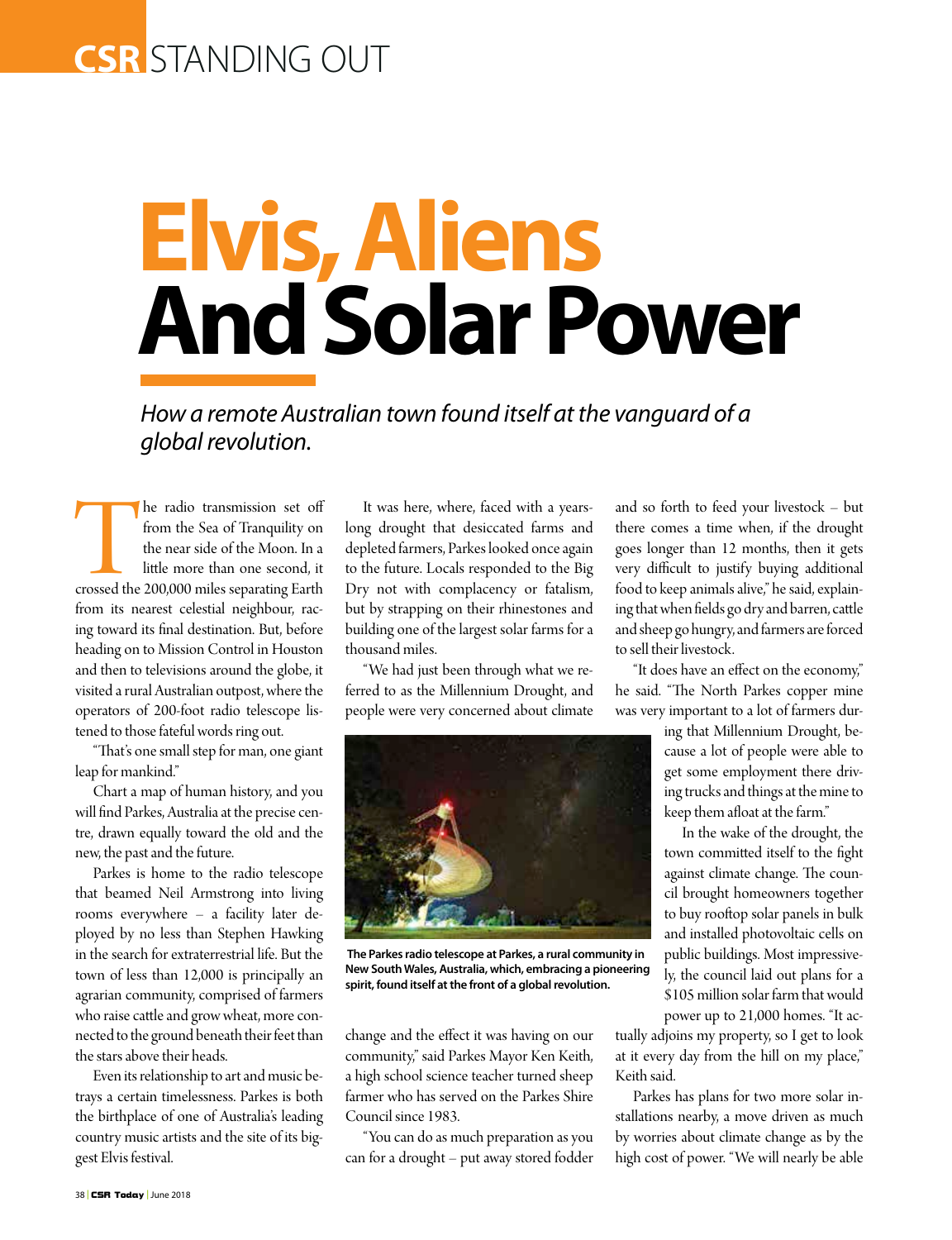## TIMESJOBS.COM **India's Leading Job Portal**

Indian Centre of CSR in association with Times Jobs bring you the most sort after job opportunities in the field of Corporate Social Responsibility. Times Jobs.com, the fastest growing and most innovative Indian online rec ndian Centre of CSR in association with Times Jobs bring you the most sort after job opportunities in the field of Corporate Social Responsibility. Times-Jobs.com, the fastest growing and most innovamission to reach out to all Indians in the country and abroad and provide them with the best career opportunities available.

Today TimesJobs.com, has achieved the distinction of becoming India's No.1 recruitment portal, with the largest number of active jobseekers and a database of over 10 million candidates and over 20,000 new resumes added every

day, it offer one of the largest database of active jobseekers in India today.

Its focus is to ensure your skills are showcased and matched suitably with the HR requirements of employers from diverse industries including the field of Corporate Social Responsibility. In a very short span TimesJob's concentrated approach has made it the blue-eyed boy of recruiters and aspirants alike.

You can apply for the below listed jobs on www. timesjobs.com by typing the Job ID in the search window, alternatively you could also search categorywise to find many more opportunities in CSR.

## **Company: HP ENTERPRISE SERVICES Job ID: 61830742**

### **Designation: Global Payroll Data Management and Interface Expert.**

- **• Experience:** 5 to 8 yrs
- **• Salary:** As per Industry Standards
- **• INDUSTRY:** Software Services, Internet / Dot com / ISP
- **• Location:** Bengaluru / Bangalore (Karnataka)
- **• Key Skills:** HR, communication, mapping, IT, payroll benefits, Corporate social responsibility, presentation skills, Hr operations, compensation, attendance.
- **• Job Function:** HR / PM / IR / Training.
- **Specialization: Recruitment.**
- **Qualification: Any Graduate.**

#### **Job Description:**

• Global Payroll Data Management and Interface Expert Primary Location Tlaquepaque, Jalisco, Mexico; Bengaluru,

Karnataka, India Overview What you need to know about the job Testimonials Related Content Map Overview At Hewlett Packard Enterprise, we bring together the brightest minds to create breakthrough technology solutions that advance the way people live and work. What sets us apart? Our peopleand our relentless dedication to helping our customers make their mark on the world. We are a team of doers, dreamers and visionaries; inspired by our purpose and driven by our strategy. We live by our three values: partner, innovate and act. Our legacy inspires us as we forge ahead, always pushing to discover whats next. Every day is a new opportunity to advance and grow ourselves, our company and the industry. Some people call it an obsession, we call it a way of life. Status: Full-Time Level: Mid Travel: No Glassdoor Rating: 70 PERCENT 25 Success

Profile What makes for a successful career at HPE? Check out the top traits we're looking for and see if you have the right mix. Good listener 8 Goaloriented 9 Proactive 8 Communicator 10 Relationship expertise 7 Results-driven 10 110 Competitive Confident Personable Technologically savvy Achiever What you need to know about the job Job ID 1014922 Date posted 4/30/2018 Primary Location Tlaquepaque, Jalisco, Mexico; Bengaluru, Karnataka, India Other location Wroclaw, Wroclaw, Poland;Tlaquepaque,Jalisco, Mexico

• Job Category Finance Schedule Full time Shift No shift premium (India) Hewlett Packard Enterprise is a leading technology company,with the industry's most comprehensive portfolio. Our technology and services help customers around the world make IT more efficient, more productive and more secure. We make